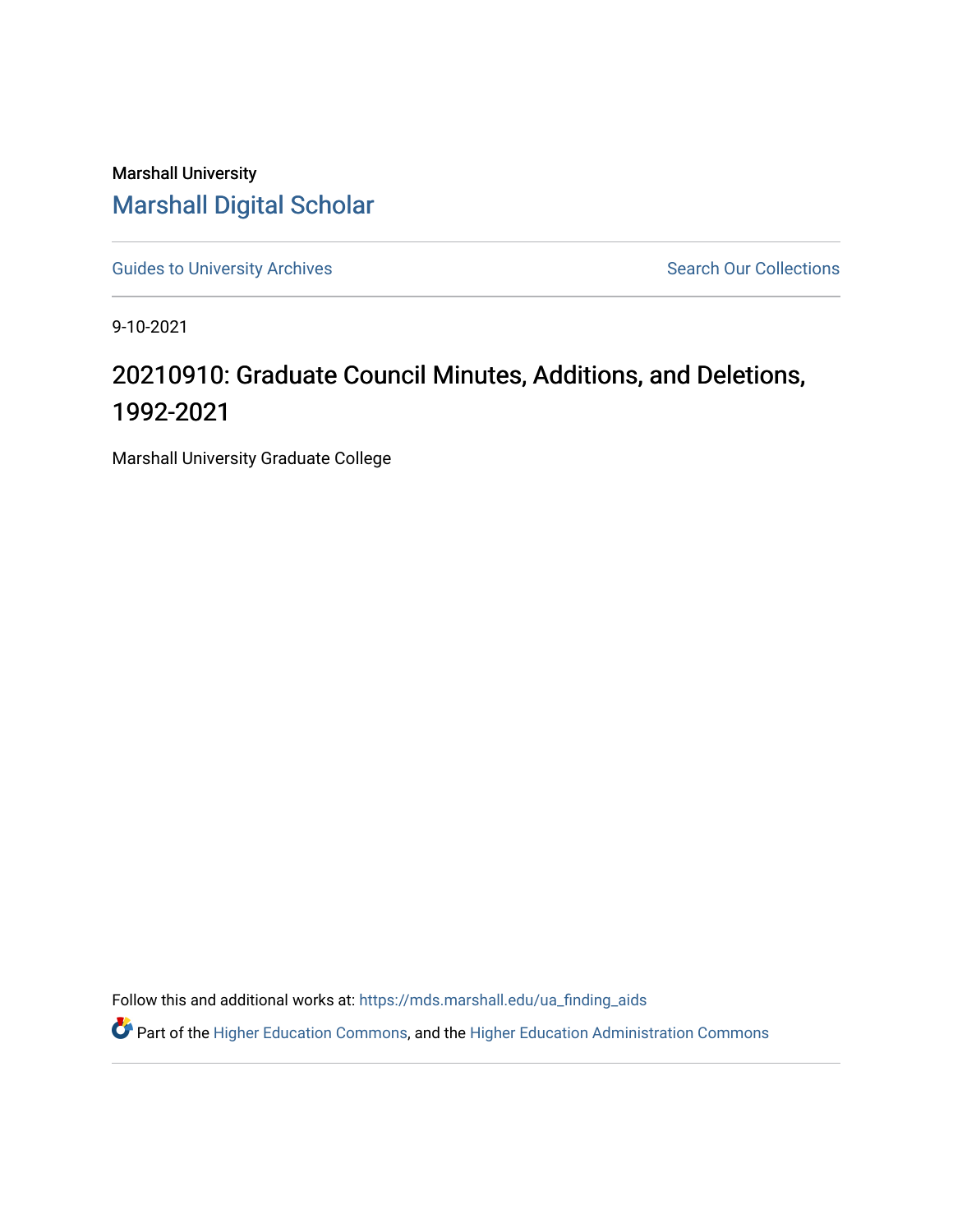## **MARSHALL UNIVERSITY ARCHIVES**

## **INVENTORY**

| <b>Collection Name</b>    | Graduate Council Minutes, Additions, and Deletions |
|---------------------------|----------------------------------------------------|
| <b>Record Group</b>       | Graduate College                                   |
| <b>Date Received</b>      | Sept. 10, 2021                                     |
| <b>Accession #</b>        | 20210910                                           |
| Processed by              | Payton Salmons                                     |
| Donor                     | Elizabeth Hanrahan                                 |
| <b>Date Range</b>         | 1992-2021                                          |
| <b>Extent (cubic ft.)</b> | 14                                                 |

|       | <b>Description</b>                                                                     |
|-------|----------------------------------------------------------------------------------------|
| Box 1 | North Central May 1992                                                                 |
| of 14 |                                                                                        |
|       | Graduate Council Minutes: 1998-1999                                                    |
|       | Graduate Council Minutes: 1998-1999                                                    |
|       | Graduate Council Minutes: 1999-2000                                                    |
|       | Graduate Council Minutes: 2000-2001; 2001-2002                                         |
|       | Course Changes: Additions and Deletions 1994-1995                                      |
|       | Course Changes: Additions and Deletions 1995-1996; 1996-1997                           |
|       | Folder Containing: Marshall University 1997 Graduate Student Council Constitution;     |
|       | Marshall University Student Government Association Constitution; Marshall University   |
|       | Graduate Student Council By-Laws; Marshall University Student Government Association   |
|       | Constitution Nov. 13, 1997                                                             |
|       |                                                                                        |
| Box 2 | Course Changes: Additions and Deletions 1997-1998                                      |
| of 14 |                                                                                        |
|       | Course Changes: Additions and Deletions 1998-1999 (Vol. 1)                             |
|       | Course Changes: Additions and Deletions 1998-1999 (Vol. 2)                             |
|       | Course Changes: Additions and Deletions 1999-2000                                      |
|       | <b>Graduate Student Council 1999</b>                                                   |
|       | Folder Containing: NAGPS Midwest Region Annual Conference Packet for Apr. 14-16, 2000; |
|       | Letter from The National Doctoral Program Survey; Correspondence about the Graduate    |
|       | and Professional Student Council; Spring 2000 Edition of the NAGPS Newsletter          |
|       |                                                                                        |
| Box 3 | Folder Containing: Graduate Council Correspondence January 2000-March 2000 and         |
| of 14 | Parthenon Issue Jan. 21, 2000                                                          |
|       | Course Changes: Additions and Deletions 2000-2001                                      |
|       | Course Changes: Additions and Deletions 2001-2002                                      |
|       | Course Changes: Additions and Deletions 2002-2003                                      |
|       | Course Changes: Additions and Deletions 2003-2004                                      |
|       | CD-ROM: Hooding Ceremony 2003                                                          |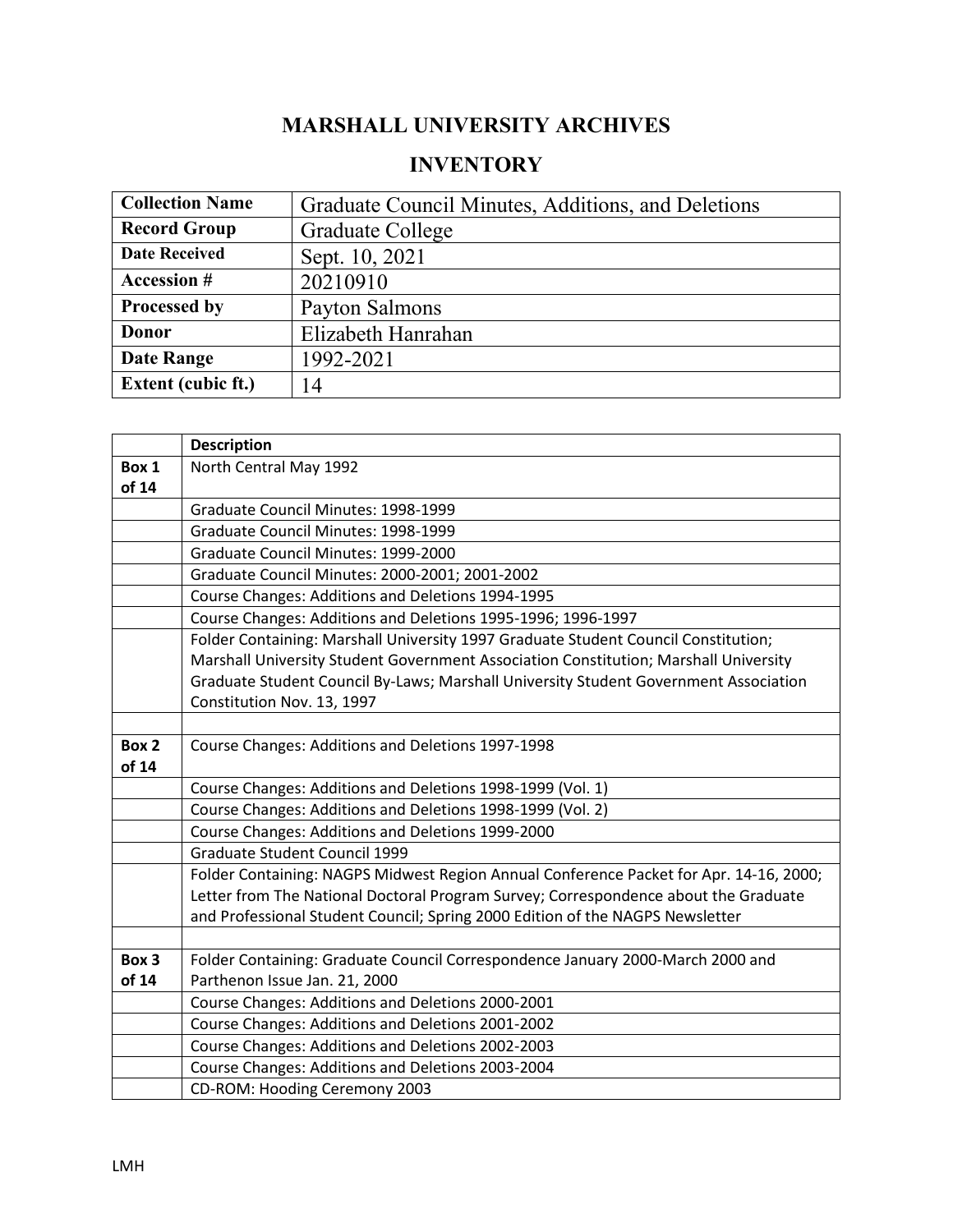| Box 4                  | Course Changes: Additions and Deletions 2004-2005                                                                               |
|------------------------|---------------------------------------------------------------------------------------------------------------------------------|
| of 14                  |                                                                                                                                 |
|                        | Course Changes: Addition and Deletions; Approval Letters; Business-CITE 2005-2006 Book 1                                        |
|                        | Course Changes: Additions and Deletion; Education and Fine Arts 2005-2006 Book 2                                                |
|                        | Course Changes: Additions and Deletions; Liberal Arts and Science Book #3 2005-2006                                             |
|                        | Course Additions and Deletions: 2006-2007                                                                                       |
|                        |                                                                                                                                 |
| Box 5<br>of 14         | Course Additions and Deletions: 2007-2008                                                                                       |
|                        | Course Additions and Deletions: 2007-2008                                                                                       |
|                        | Course Additions and Deletions: 2008-2009                                                                                       |
|                        | Course Additions and Deletions: 2009-2010                                                                                       |
|                        |                                                                                                                                 |
| Box 6<br>of 14         | Graduate Council Minutes and Course Changes, Additions and Deletions: 2010-2011                                                 |
|                        | Graduate Council Minutes and Course Changes, Additions and Deletions: 2011-2012 Book 1,<br>Minutes-Liberal Arts                 |
|                        | Graduate Council Minutes and Course Changes, Additions and Deletions: 2011-2012 Book 2,                                         |
|                        | Medicine - Science                                                                                                              |
|                        | Graduate Council Minutes Course and Program Changes; Additions and Deletions for Liberal                                        |
|                        | Arts, Medicine, Pharmacy, Science, 2013-2014                                                                                    |
|                        |                                                                                                                                 |
|                        |                                                                                                                                 |
| Box 7<br>of 14         | Graduate College Guide to Graduate Programs 2012-2013                                                                           |
|                        | Graduate Council Minutes: Course and Program Changes; Additions and Deletions; CITE-<br><b>Education 2013-2014</b>              |
|                        | Graduate Council Minutes: Course and Program Changes; Additions and Deletions; Health<br>Professions 2013-2014                  |
|                        |                                                                                                                                 |
| Box 8                  | Graduate Council Minutes: Course and Program Changes; Additions and Deletions;                                                  |
| of 14                  | Business, CITE, Education 2014-2015                                                                                             |
|                        | Graduate Council Minutes: Course and Program Changes; Additions and Deletions; Minutes,                                         |
|                        | Non-Curricular Changes, Arts and Media 2014-2015                                                                                |
|                        |                                                                                                                                 |
| Box 9                  | Graduate Council Minutes: Course and Program Changes; Additions and Deletions; Liberal                                          |
| of 14                  | Arts, Medicine, Pharmacy, Science 2014-2015                                                                                     |
|                        | Graduate Council Minutes: Course and Program Changes; Additions and Deletions; Health<br>Professions 2014-2015                  |
|                        | Graduate Council Minutes: Course and Program Changes; Additions and Deletions; Arts and                                         |
|                        | Media, Business, CITE 2015-2016                                                                                                 |
|                        | Graduate Council Minutes: Course and Program Changes; Additions and Deletions;                                                  |
|                        | Education and Graduate College 2015-2016                                                                                        |
|                        |                                                                                                                                 |
| <b>Box 10</b><br>of 14 | Graduate Council Minutes: Course and Program Changes; Additions and Deletions; Health<br>Professions and Liberal Arts 2015-2016 |